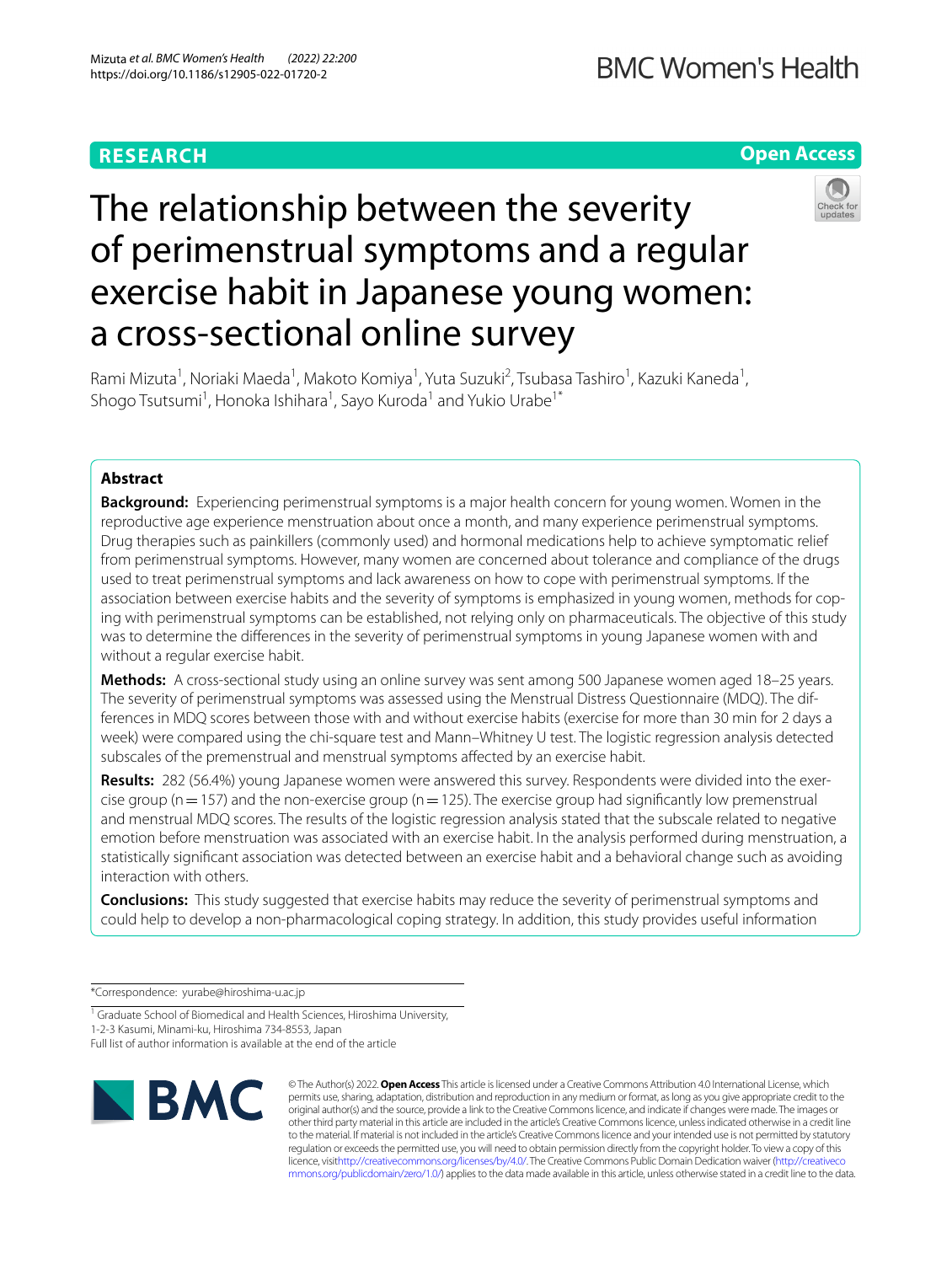for young women who want to prevent perimenstrual symptoms but do not have an exercise habit. Further, it may encourage young women to start exercising.

**Keywords:** Perimenstrual symptoms, Menstruation, Dysmenorrhea, Premenstrual syndrome, Japanese, Young women, Exercise habit, Lifestyle, Physical activity, Non-pharmacological coping strategy

## **Background**

Perimenstrual symptoms caused by cyclical fuctuations of female hormones are a major health problem for women [[1\]](#page-8-0). Women of reproductive age experience menstruation about once a month, and about 80% of women sufer from perimenstrual symptoms, such as abdominal pain, depression, and avoidance of social activities, in each cycle [[2](#page-8-1)]. Previous studies have shown that perimenstrual symptoms were associated with poor academic performance, work efficiency, and quality of life  $[3-5]$  $[3-5]$ . In addition, the socioeconomic loss in Japan was estimated to be about 683 billion Japanese yen per year after calculating drug therapy for perimenstrual symptoms and labor loss  $[6]$  $[6]$  $[6]$ . Therefore, perimenstrual symptoms are a serious problem not only for women but also for society.

Many women lack awareness of how to cope with perimenstrual symptoms. According to a study related to self-care of perimenstrual symptoms, 43.6% of Japanese women mentioned that they would just lie down to relieve their symptoms [\[7](#page-8-5)]. In addition, painkillers are commonly used for symptomatic relief, and hormonal medication also reduces perimenstrual symptoms [\[6](#page-8-4)]. On the other hand, some people are concerned about drug tolerance and compliance  $[8]$  $[8]$ . Thus, it is necessary to establish non-pharmacological coping strategies that are easy to implement. Perimenstrual symptoms are greatly infuenced by lifestyle, including diet and alcohol consumption [[9,](#page-8-7) [10\]](#page-8-8). Exercise has been shown to reduce chronic pain and swelling  $[11, 12]$  $[11, 12]$  $[11, 12]$  and has been suggested to be efective in reducing perimenstrual symptoms [\[13](#page-8-11)]. In particular, regular exercise may help reduce depression  $[14]$  $[14]$ , and the establishment of an exercise habit may be useful for preventing symptoms in young Japanese women who are likely to experience mental symptoms depending on menstrual cycles [[15,](#page-8-13) [16\]](#page-8-14).

The lack of exercise habits among young Japanese women is a serious problem [[17,](#page-8-15) [18](#page-8-16)]. If the relationship between exercise habits and the severity of symptoms is clarifed, non-pharmacological methods for coping with perimenstrual symptoms can be established. The objectives of this study were (1) to explore whether there is a diference in the severity of perimenstrual symptoms with and without exercise habits among Japanese young women and (2) to confrm whether exercise habit was correlated to symptoms (physical, mental, and social symptoms).

# **Methods**

# **Study design**

This observational, anonymous, cross-sectional survey was conducted from May 17, 2021 to June 14, 2021 by using Google Forms (Alphabet, Mountain View, CA, USA). The target participants of the study were young women aged 18–25 years from all regions of Japan. We recruited 10 university faculty members and 5 companies and hospitals and asked them to distribute the online survey link to organizations that had given their consent. On the frst page of the questionnaire, the instructions mentioned that the question could be answered anonymously, and that a person should not answer more than once. On the same page, the purpose and methods of the survey were explained and only respondents who agreed to the survey could move on to the following page. The inclusion criteria were as follows: (1) Japanese women aged 18–25 years old, (2) resided in Japan during the survey period, and (3) agreed to participate in this research. The exclusion criteria were as follows: (1) current or previous history of gynecological or psychiatric disorders, and (2) use of daily hormone medication. This study followed the recommendations of the Checklist for Reporting Results of Internet E-Surveys [[19](#page-8-17)], was conducted in compliance with the guidelines of the Declaration of Helsinki and its amendments, and was approved by the Ethical Committee for Epidemiology of Hiroshima University (E-3791).

#### **Survey items and data collection**

The questionnaire included current and previous history of gynecological and psychiatric disorders, medication status for these disorders, current age, age at menarche, height, body weight, exercise habits, lifestyle, use of painkillers, supplementary physical activity levels, and severity of perimenstrual symptoms. Body mass index (BMI) was calculated, using weight and height (kg/m<sup>2</sup>).

We asked if they had an exercise habit of more than 30 min twice a week from two choices (exercise/nonexercise) [[20\]](#page-8-18). Lifestyle included smoking (absence/presence), alcohol intake (low/high: consumption of  $< 5/\geq 5$ alcoholic beverages), sleep ( $\geq$ 7 h/<7 h), breakfast (eating/not eating), and eating between meals (eating/not eating) [\[21](#page-8-19), [22](#page-8-20)]. The International Physical Activity Questionnaire–Short Form [[23,](#page-8-21) [24](#page-8-22)] was used as an indicator of supplementary physical activity after the question of an exercise habit. Total physical activity was determined by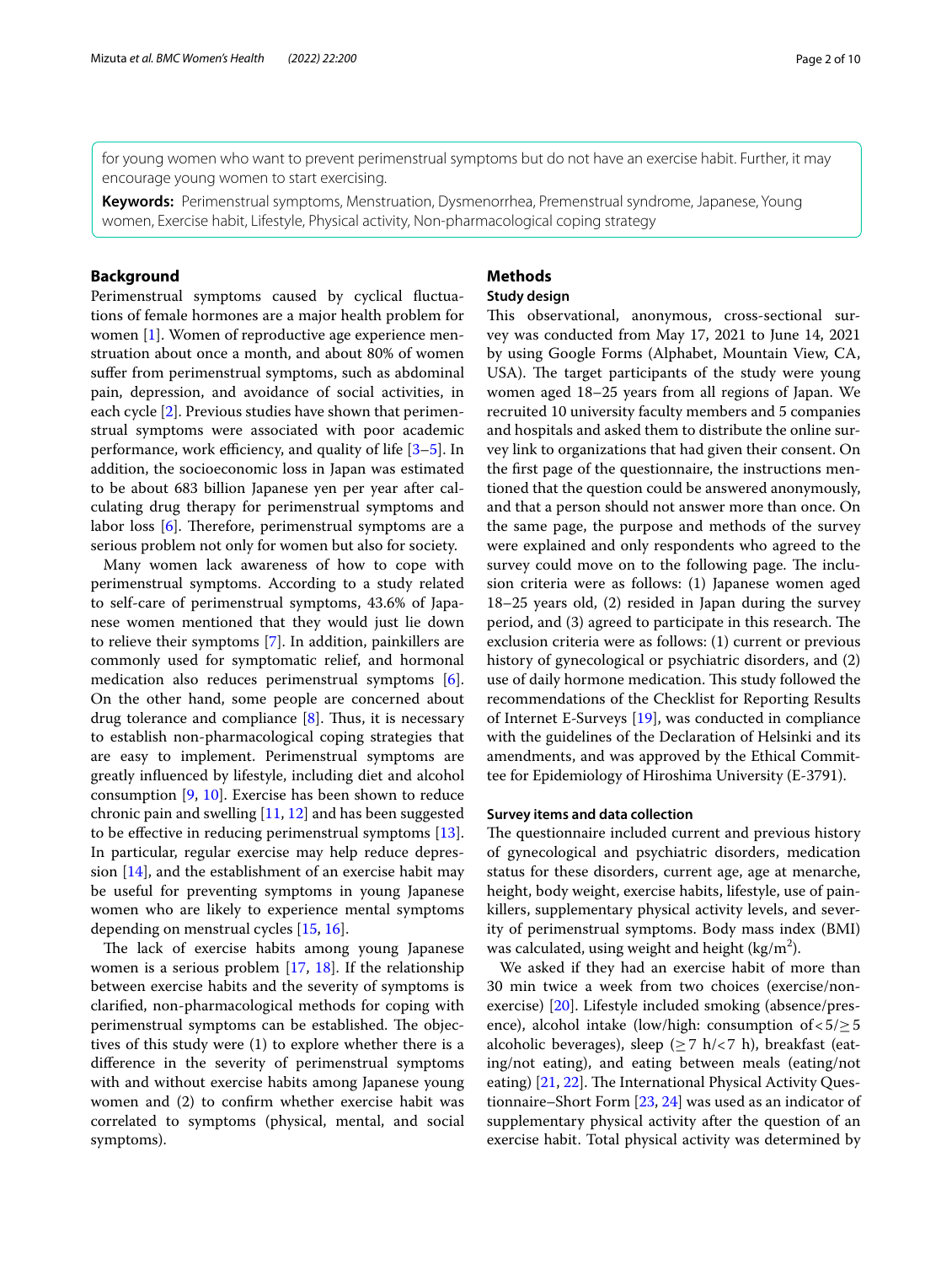asking for and calculating the average amount of walking, the weekly amount of moderate physical activity, and the vigorous physical activity (Metabolic equivalent tasks [METs]\*mins/week). One Met is approximately equal to the energy consumption required for a person to sit quietly. In this study, questions regarding sedentary time were not used. The amount of physical activity was also classified into three levels: low  $\langle$  <600 METs\*mins/ week), moderate (600–2999 METs\*mins/week), and high  $(≥3000 \text{ METs*mins/week})$  [\[25](#page-8-23)].

The Menstrual Distress Questionnaire (MDQ), a standard method for measuring cyclical perimenstrual symptoms  $[26]$ , consists of 46 questions and is categorized into eight subscales. We chose six subscales—pain, concentration, behavioral change, autonomic reaction, water retention, and negative afect—and excluded two subscales that were considered to be less prevalent in the Japanese women [\[27](#page-8-25)]. We asked about symptoms in three phases: premenstrual, during menstrual, and postmenstrual. Responses were scored using a 6-point Likert scale, which ranged from 1 (no reaction at all) to 6 (acute or partially disabling), with higher scores indicating a greater severity of perimenstrual symptoms.

#### **Statistical analysis**

Respondents were divided into exercise and non-exercise groups, according to their exercise habits [[20\]](#page-8-18). A Shapiro–Wilk test was conducted before all analyses to check for normality. Diferences between the exercise and non-exercise groups in sociodemographic data and MDQ total score and subscales in each menstrual phase were detected using the Mann–Whitney U test. The chisquare test was used to compare lifestyle and physical activity levels between the two groups.

Logistic regression analysis was performed to determine the association between exercise habit and severity of perimenstrual symptoms in each of the three phases: pre-, during, and postmenstrual. The exercise group was coded as "1," the non-exercise group as "0," and the model was made simpler by eliminating the variables with *p* val $ues \geq 0.05$  using a variable selection based on the probability of the Wald statistic (Wald). Odds ratios (ORs) and 95% confidence intervals (CIs) were calculated. The variance inflation coefficients were assessed and evaluated for the possibility of multicollinearity of the independent variables on multivariate regression analysis. In a previous study, it has been reported that the recommended number of respondents per variable should be  $\geq 10$  [\[28](#page-8-26)]. The sample size for the logistic regression analysis was predetermined using six independent parameters of the MDQ subscales. Therefore, a minimum of 60 respondents were needed in each group (exercise and nonexercise groups). All the Data were analyzed using IBM SPSS Statistics for Windows (version 23.0; IBM Corp., Armonk, NY, USA). The level of significance was set at  $p < 0.05$ .

#### **Results**

Of the 500 distribution targets, we received answers from a total of 357 respondents (71.4%). Of these, 12 respondents had insufficient answers, 39 respondents had a current and previous history of gynecological or psychiatric disorders, and 24 respondents were taking hormone medication. Therefore, 282 respondents (56.4%) were included in the current analysis. Respondents were divided into two groups: exercise group  $(n=157)$  and non-exercise group ( $n=125$ ) according to their answers regarding exercise habits (Fig. [1](#page-2-0)).

<span id="page-2-0"></span>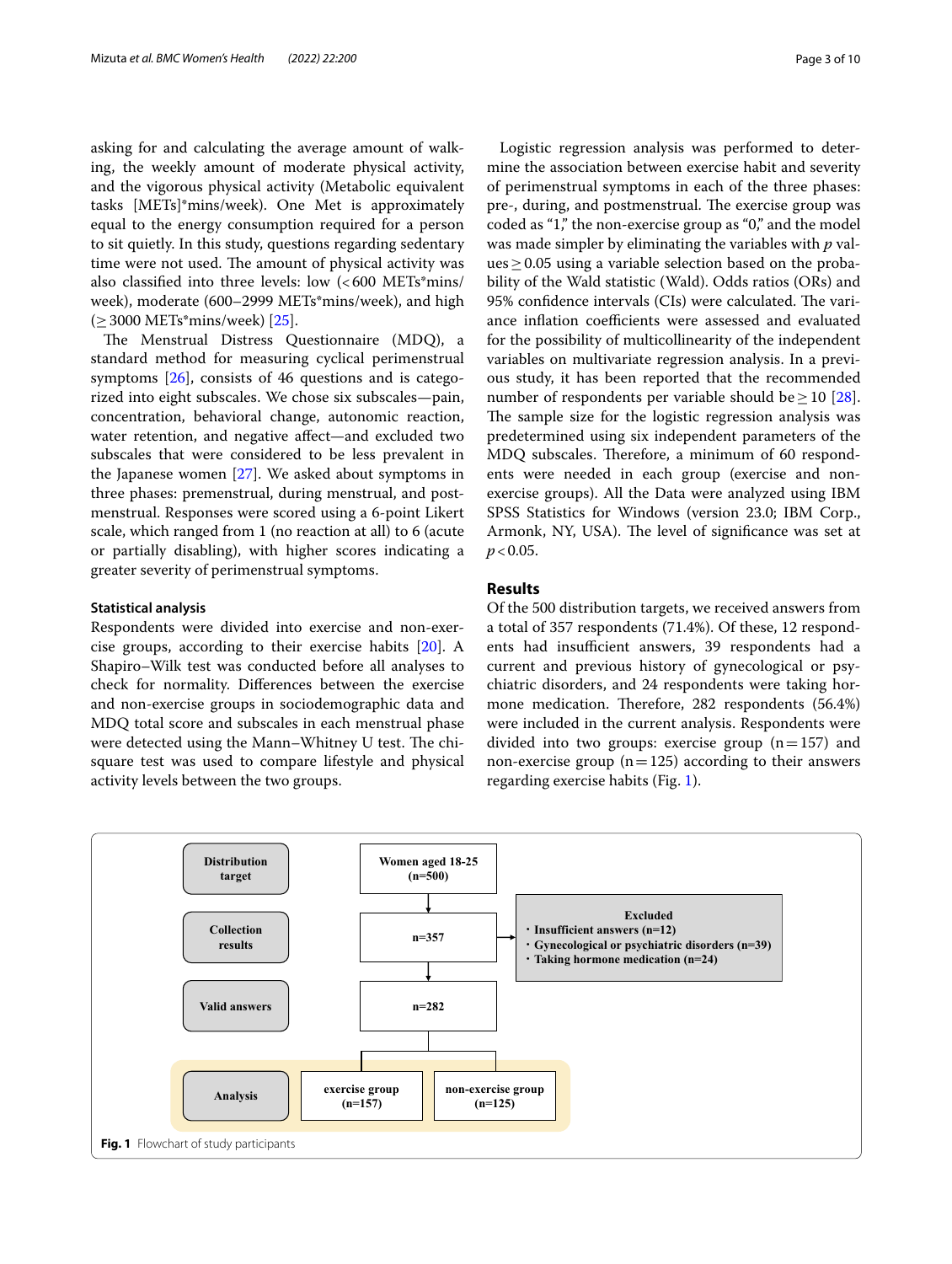# **Sociodemographic characteristics, lifestyle, and physical activity levels between the exercise and non‑exercise groups**

The mean ages of the exercise and non-exercise groups were 21.6 vears  $(SD=1.9)$  and 21.9 vears  $(SD=1.6)$ , respectively. The average age at menarche was 12.5 years  $(SD=1.7)$  in the exercise group and 12.4 years  $(SD=1.5)$  in the non-exercise group. BMI was  $20.7$  (SD = 2.1) in the exercise group and 20.1  $(SD=2.0)$  in the non-exercise group. There were no statistically signifcant diferences between the two groups in terms of age, age at menarche, and BMI. In addition, there were no statistically signifcant diferences between the groups regarding smoking, alcohol intake, sleep, breakfast, eating between meals, and using painkillers. There was a significant difference in physical activity levels between the exercise and nonexercise groups (exercise: low 28.3%, moderate 58.6%, high 33.1%; non-exercise: low 64.0%, moderate 36.0%, high 0%; *p* < 0.001) (Table [1\)](#page-3-0).

# **Comparison of MDQ scores between exercise and non‑exercise groups in premenstrual, during menstrual, and postmenstrual phases**

The premenstrual and menstrual MDQ total scores were signifcantly lower and less severe in the exercise group than in the non-exercise group (premenstrual,  $p=0.014$ ; menstrual,  $p<0.001$ ) (Table [2](#page-4-0)). Focusing on the six subscales, premenstrual concentration, behavioral change, water retention, and negative afect were signifcantly lower in the exercise group than in the non-exercise group during the premenstrual period  $(p=0.047,$  $p = 0.040$ ,  $p = 0.049$ , and  $p = 0.021$ , respectively). During menstruation, pain, concentration, behavioral change, water retention, and negative affect were significantly lower in the exercise group than in the non-exercise group ( $p < 0.001$ ,  $p = 0.003$ ,  $p < 0.001$ ,  $p = 0.011$ , and

| <b>Characteristics of participants</b> | Exercise group | Non-exercise group | $x^2$   | p Value  | <b>Effect size</b> |
|----------------------------------------|----------------|--------------------|---------|----------|--------------------|
|                                        | $(n=157)$      | $(n = 120)$        |         |          |                    |
| Age (years)                            | $21.6 \pm 1.9$ | $21.9 \pm 1.6$     |         | 0.174    | 0.081              |
| Age at menarche (years)                | $12.5 \pm 1.7$ | $12.4 \pm 1.5$     |         | 0.286    | 0.029              |
| BMI ( $kg/m2$ )                        | $20.7 \pm 2.1$ | $20.1 \pm 2.0$     |         | 0.067    | 0.109              |
| Smoking                                |                |                    |         |          |                    |
| Absence                                | 147 (93.6)     | 120 (96.0)         | 0.776   | 0.378    | 0.052              |
| Presence                               | 10(6.4)        | 5(4.0)             |         |          |                    |
| Alcohol intake                         |                |                    |         |          |                    |
| Low                                    | 146 (93.0)     | 121 (96.8)         | 2.002   | 0.157    | 0.084              |
| High                                   | 11(7.0)        | 4(3.2)             |         |          |                    |
| Sleep                                  |                |                    |         |          |                    |
| $\geq 7 h$                             | 75 (47.8)      | 59 (47.2)          | 0.009   | 1.000    | 0.006              |
| < 7 h                                  | 82 (52.2)      | 66 (52.8)          |         |          |                    |
| <b>Breakfast</b>                       |                |                    |         |          |                    |
| Eating                                 | 116 (73.9)     | 87 (69.6)          | 0.634   | 0.426    | 0.047              |
| Not eating                             | 41(26.1)       | 38 (30.4)          |         |          |                    |
| Eating between meals                   |                |                    |         |          |                    |
| Eating                                 | 115(73.2)      | 79 (63.2)          | 3.273   | 0.070    | 0.108              |
| Not eating                             | 42 (26.8)      | 46 (36.8)          |         |          |                    |
| Painkillers                            |                |                    |         |          |                    |
| Using                                  | 75 (47.8)      | 58 (46.4)          | 0.052   | 0.819    | 0.014              |
| Not using                              | 82 (52.2)      | 67 (53.6)          |         |          |                    |
| IPAQ-SF                                |                |                    |         |          |                    |
| Low                                    | 13(28.3)       | 80 (64.0)          | 114.233 | $0.001*$ | 0.636              |
| Moderate                               | 92 (58.6)      | 45 (36.0)          |         |          |                    |
| High                                   | 52(33.1)       | 120(0.0)           |         |          |                    |

<span id="page-3-0"></span>**Table 1** Sociodemographic characteristics, lifestyle and physical activity between exercise and non-exercise group

Data are expressed as means  $\pm$  SD, or n (%)

*BMI* body mass index, *IPAQ-SF* International Physical Activity Questionnaire Short Form

\*Statistical signifcant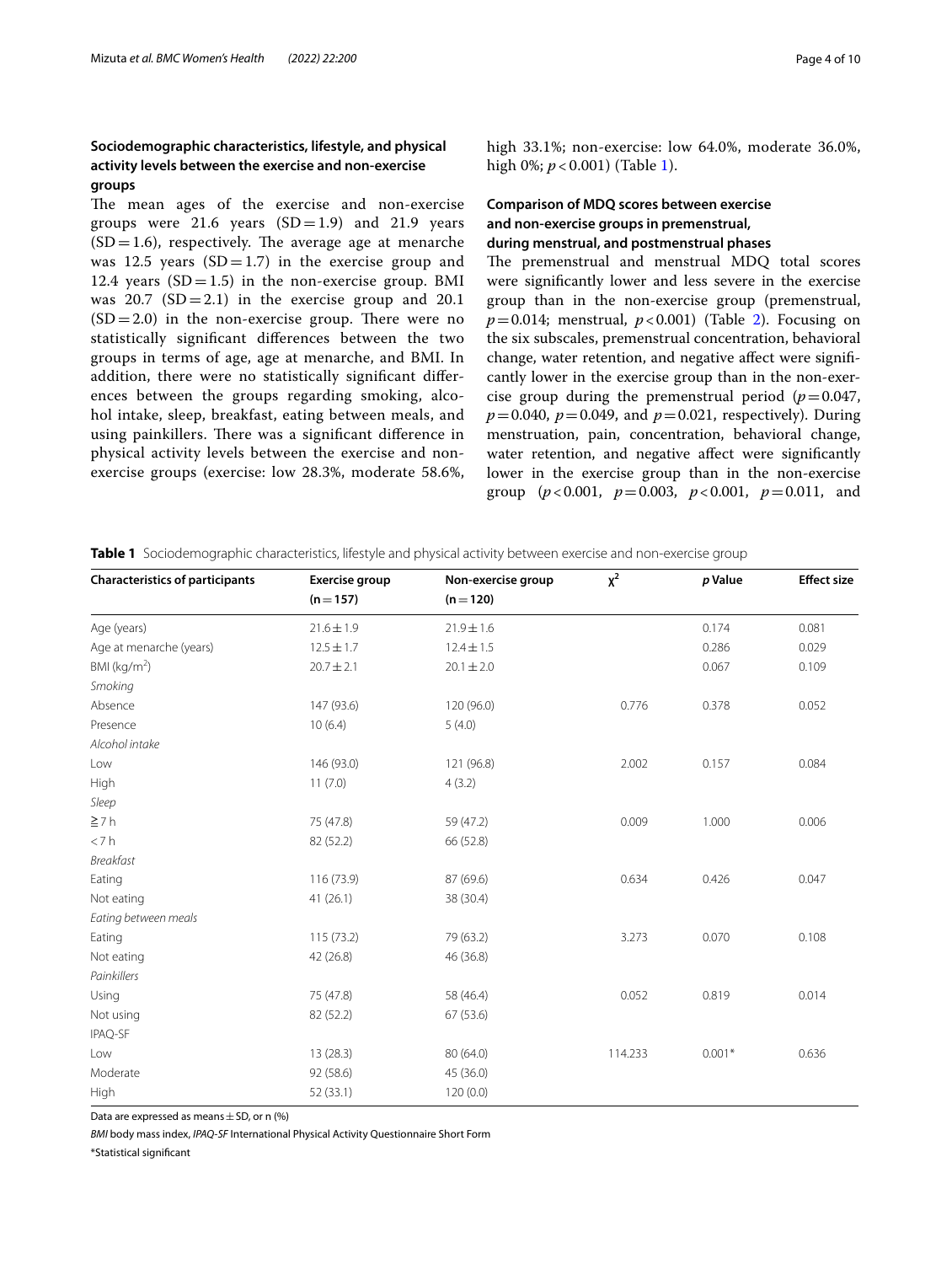|                                  | Premenstrual                         |                 |          |       | During menstruation                           |                |                                                 | Postmenstrual |               |       |                    |
|----------------------------------|--------------------------------------|-----------------|----------|-------|-----------------------------------------------|----------------|-------------------------------------------------|---------------|---------------|-------|--------------------|
|                                  | Exercise group Non-exercise          | dhoub           |          |       | Value Effect size Exercise group Non-exercise | group          | p Value Effect size Exercise group Non-exercise |               | group         |       | pValue Effect size |
| <b>Total</b>                     | 54.1±19.1                            | $60.2 \pm 23.3$ | $0.014*$ | 0.146 | 57.5±19.3                                     | 68.4±25.0      | $< 0.001 * 0.231$                               | 41.7±14.5     | 43.2±16.0     | 0.358 | 0.055              |
| $\sin$                           | $10.0 \pm 4.5$                       | $10.6 \pm 4.8$  | $0.237*$ | 0.070 | $12.2 \pm 5.3$                                | 4.6土6.0        | $< 0.001* 0.217$                                | $7.9 + 4.0$   | $8.0 + 3.8$   | 0.721 | 0.021              |
| Concentration                    | $10.0 + 3.7$                         | $11.2 \pm 5.0$  | $0.047*$ | 0.118 | $10.5 + 3.6$                                  | $12.3 \pm 5.2$ | $< 0.003*$ 0.176                                | $8.7 \pm 2.2$ | $9.2 \pm 3.0$ | 0.467 | 0.043              |
| Behavioral<br>change             | $9.1 \pm 4.2$                        | $10.3 + 5.2$    | 1.040*   | 0.122 | $0.0 + 4.6$                                   | $12.5 \pm 5.6$ | $< 0.001* 0.236$                                | $6.1 + 2.6$   | $6.7 \pm 3.6$ | 0.266 | 0.066              |
| Autonomic reac-                  | 4.6±1.6                              | 4.7±1.6         | $0.380*$ | 0.052 | $5.1 \pm 2.0$                                 | 5.6±2.5        | $< 0.068$ * 0.109                               | $4.4 \pm 1.7$ | $4.4 \pm 1.3$ | 0.095 | 0.099              |
| <b>Nater retention</b>           | $8.2 + 3.7$                          | $9.0 + 3.7$     | 0.049*   | 0.117 | $7.6 \pm 3.4$                                 | $8.7 \pm 3.7$  | $< 0.011*$ 0.152                                | $5.3 \pm 2.6$ | $5.6 \pm 2.4$ | 0.138 | 0.088              |
| <b>Negative affect</b>           | $12.3 \pm 5.9$                       | $14.5 + 7.6$    | $0.021*$ | 0.137 | $12.0 + 4.8$                                  | $14.7 \pm 7.3$ | $< 0.003$ * 0.179                               | $9.2 \pm 3.2$ | $9.4 \pm 3.7$ | 0.911 | 0.007              |
| Data are expressed as means ± SD |                                      |                 |          |       |                                               |                |                                                 |               |               |       |                    |
|                                  | MDQ Menstrual Distress Questionnaire |                 |          |       |                                               |                |                                                 |               |               |       |                    |
| *Statistical significant         |                                      |                 |          |       |                                               |                |                                                 |               |               |       |                    |

<span id="page-4-0"></span>

| Ņ                              |
|--------------------------------|
| ī                              |
| ļ<br>J<br>j                    |
| Ì                              |
| ١                              |
| ¢<br>۱                         |
| Ç<br>١                         |
| i<br>j                         |
| ś                              |
| $\ddot{\phantom{0}}$<br>1<br>í |
|                                |
| Ï<br>1                         |
| ļ<br>l                         |
|                                |
| I<br>١                         |
| ļ                              |
| ī                              |
|                                |
| ļ                              |
| ¢                              |
| Ó                              |
| Ç<br>١                         |
| ī<br>j                         |
|                                |
| I<br>Ï                         |
|                                |
| í<br>۱                         |
| j                              |
|                                |
| j<br>J<br>j                    |
| l                              |
|                                |
|                                |
| ¢<br>I                         |
| ļ                              |
| j<br>١                         |
| Ó<br>j                         |
| ś                              |
| Ì                              |
| ļ                              |
|                                |
| ١                              |
|                                |
| I<br>١                         |
|                                |
| ł                              |
|                                |
| Ì                              |
| Š                              |
| ¢                              |
| ţ                              |
| j                              |
| ¢                              |
| ļ                              |
|                                |
| Į                              |
| Ï                              |
| I<br>۱                         |
|                                |
| ť<br>I                         |
|                                |
| ١<br>c                         |
| l                              |

Mizuta *et al. BMC Women's Health (2022) 22:200* Page 5 of 10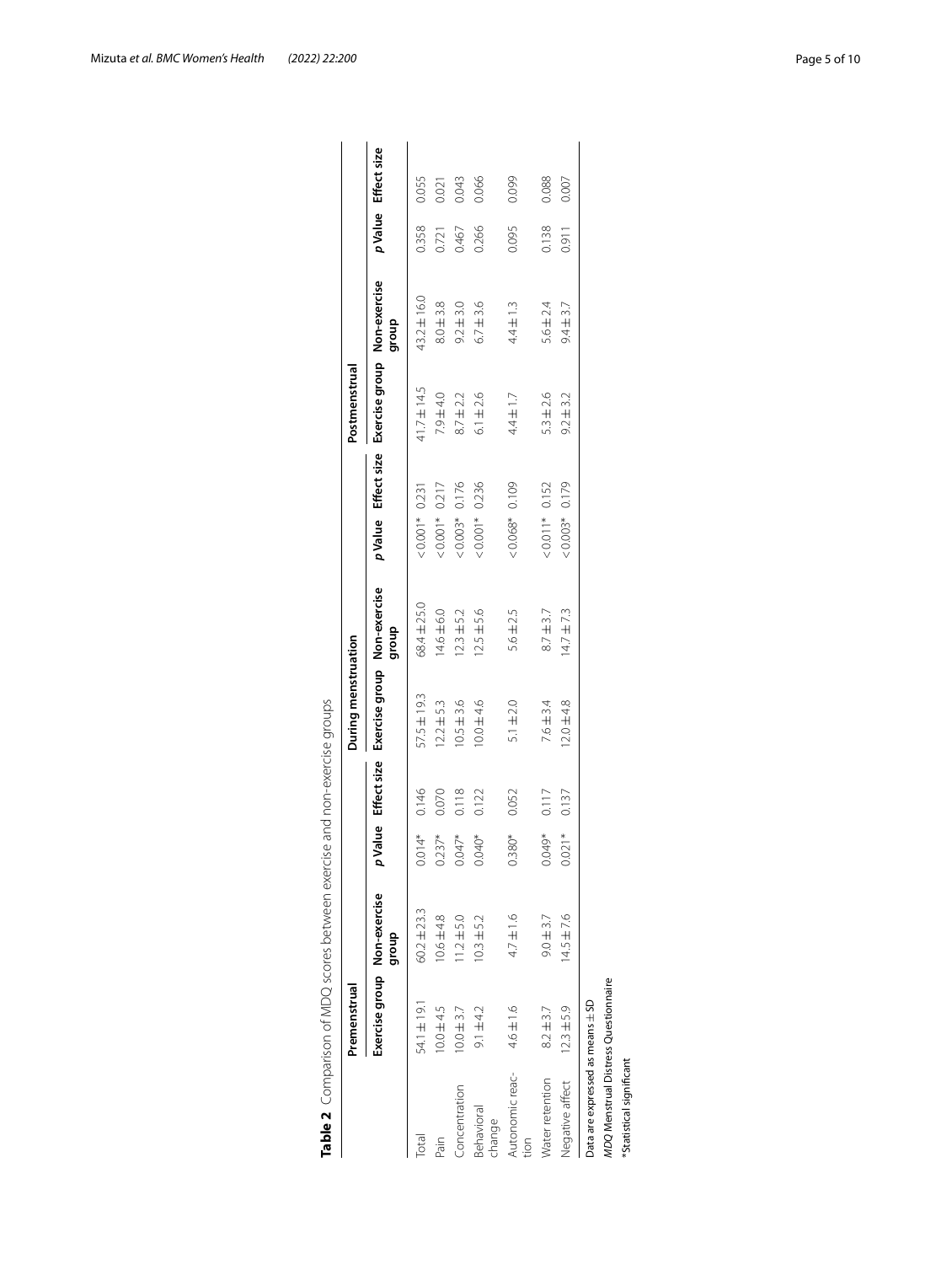

<span id="page-5-0"></span> $p=0.003$ , respectively). There were no significant differences in the postmenstrual MDQ total scores and all subscales. The distribution of the premenstrual MDQ total scores is shown in Fig. [2](#page-5-0). The kurtosis and skewness were 11.737 and 3.326 in the exercise group and 6.658 and 2.497 in the non-exercise group, respectively. The MDQ total score distribution during menstruation is shown in Fig. [3.](#page-5-1) The kurtosis and skewness were 4.029 and 2.195 in the exercise group and 4.920 and 2.189 in the non-exercise group, respectively.

# **Multiple logistic analysis for premenstrual and during menstrual symptoms**

To assess the relationship between exercise habits and MDQ subscales, multiple logistic analysis was performed with the exercise and non-exercise groups as variables in the premenstrual and during menstrual groups. The possibility of multicollinearity of independent variables in multivariate regression analysis was evaluated

by calculating the variance infation factor, and no independent variables were excluded. In the analysis of the premenstrual period, statistically signifcant associations with exercise habits were detected in negative afect (β=-0.048, *p*=0.018, OR=0.953, 95% CI 0.919–0.988). There was no statistically significant association between concentration ( $p=0.800$ ), behavioral change ( $p=0.997$ ), and water retention  $(p=0.678)$  (Table [3\)](#page-6-0). On analysis of the period during menstruation, a statistically signifcant association with exercise habit was detected in behavioral change ( $β = 0.096$ ,  $p < 0.001$ , OR = 0.909, 95% CI 0.866– 0.953). No signifcant relationship was found in the other items of pain, concentration, water retention, and negative afect (Table [4](#page-6-1)).

## **Discussion**

This is the first study to show the relationship between the exercise habit and perimenstrual symptoms in young Japanese women. The main findings were as follows:  $(1)$ The total MDQ score of the exercise group was lower

<span id="page-5-1"></span>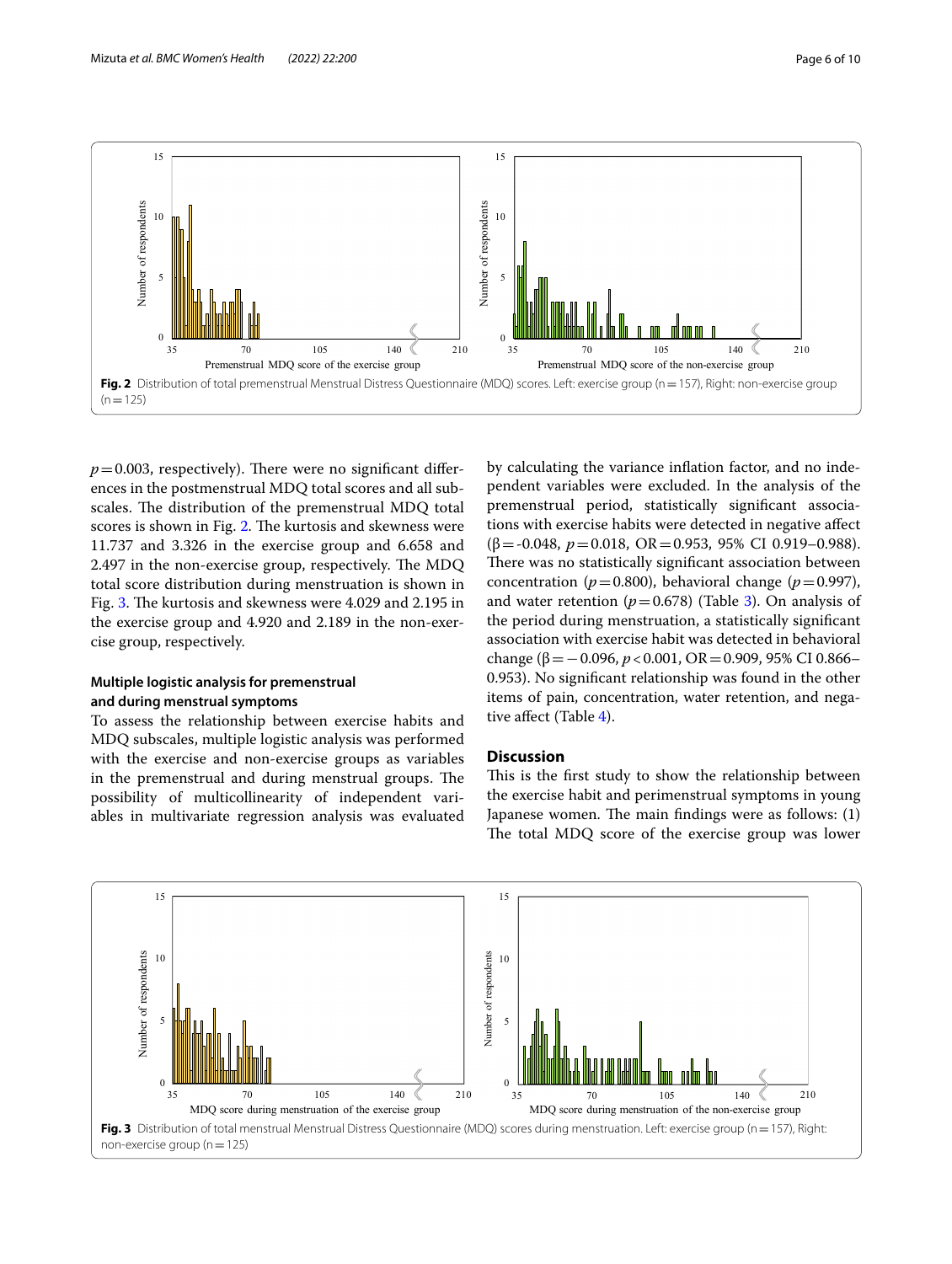| <b>Variables</b>  | ß        | <b>SE</b> | Wald   | df | <i>p</i> Value | Odds ratio | 95% CI |       |
|-------------------|----------|-----------|--------|----|----------------|------------|--------|-------|
|                   |          |           |        |    |                |            | Lower  | Upper |
| Concentration     | $-0.012$ | 0.047     | 0.064  |    | 0.800          | 0.988      | 0.902  | 1.083 |
| Behavioral change | $-0.003$ | 0.050     | 0.003  |    | 0.956          | 0.997      | 0.905  | 1.099 |
| Water retention   | $-0.016$ | 0.040     | 0.173  |    | 0.678          | 0.984      | 0.910  | 1.063 |
| Negative affect   | $-0.048$ | 0.018     | 10.125 |    | $0.009*$       | 0.953      | 0.919  | 0.988 |

<span id="page-6-0"></span>**Table 3** Multiple logistic analysis for association of an exercise habit with premenstrual MDQ subscales

Variation infation factor: concentration, 2.623; behavioral Change, 3.526; water retention, 1.451; negative afect, 2.920

*MDQ* Menstrual Distress Questionnaire, β partial regression coefficient, *SE* standard error, *df* degree of freedom

\*Statistical signifcant

<span id="page-6-1"></span>**Table 4** Multiple logistic analysis for association of an exercise habit with MDQ subscales during menstruation

| <b>Variables</b>  | β        | <b>SE</b> | Wald   | df | <i>p</i> Value | Odds ratio | 95% CI |       |
|-------------------|----------|-----------|--------|----|----------------|------------|--------|-------|
|                   |          |           |        |    |                |            | Lower  | Upper |
| Pain              | $-0.027$ | 0.033     | 0.669  |    | 0.413          | 0.973      | 0.912  | 1.039 |
| Concentration     | $-0.013$ | 0.045     | 0.083  |    | 0.773          | 0.987      | 0.904  | 1.078 |
| Behavioral change | $-0.096$ | 0.024     | 15.345 |    | $< 0.001*$     | 0.909      | 0.866  | 0.953 |
| Water retention   | 0.005    | 0.045     | 0.013  |    | 0.909          | 1.005      | 0.920  | 1.098 |
| Negative affect   | $-0.013$ | 0.036     | 0.129  |    | 0.719          | 0.987      | 0.919  | 1.060 |

Variation infation factor: pain, 2.270; concentration, 2.490; behavioral change, 2.920; water retention, 1.660; negative afect, 3.042

*MDQ* Menstrual Distress Questionnaire, *β* partial regression coefficient. *SE* standard error, *df* degree of freedom

\*Statistical signifcant

than that of the non-exercise group in the premenstrual and menstrual periods and (2) the "negative afect" before menstruation and the "behavior change" during menstruation were associated with an exercise habit and showed less severity.

Premenstrual and menstrual symptoms were lower in the exercise group than in the non-exercise group. It is interesting to note that having an exercise habit may reduce various symptoms related to menstruation, including physical, mental, and social symptoms. A previous study has shown that many women experience a variety of perimenstrual symptoms and not just pain [\[1](#page-8-0)]. While exercise has been known to reduce chronic pain, swelling, and depression [[11,](#page-8-9) [12,](#page-8-10) [14\]](#page-8-12), the relationship between symptoms associated with the menstrual cycle and exercise habits is unclear. This study confirmed that having an exercise habit may also be efective in reducing symptoms caused by the menstrual cycle. Many women sufer from symptoms that are not severe enough to require a hospital visit  $[5, 29]$  $[5, 29]$  $[5, 29]$  $[5, 29]$ , and the finding that an exercise habit may reduce various perimenstrual symptoms is very useful for young women.

MDQ subscales that were related to an exercise habit were "negative afect" and "behavioral change before and during menstruation." The "negative affect" comprises mental symptoms, such as depression and irritability [[24\]](#page-8-22), and the "behavioral change" includes symptoms such as avoiding interaction with others [[24\]](#page-8-22). One reason for the reduction in "negative afect" and "behavioral change" may be related to the secretion of estradiol in the body as a result of exercise  $[30, 31]$  $[30, 31]$  $[30, 31]$  $[30, 31]$ . Estradiol is a female hormone that is thought to be more potent than other estrogens. Estradiol was reported to increase serotonin secretion in the brain [[32\]](#page-9-1) and to reduce negative emotions [\[33](#page-9-2)]. Low-intensity exercise, such as running at a pace that is comfortable for oneself, increases estradiol secretion [[32,](#page-9-1) [33](#page-9-2)]. Hence, in this study, the criteria of exercise habit might have also stimulated estradiol secretion. Additionally, chronic increases in cortisol levels are a known cause of mental and social stress, and exercise is efective for the control of cortisol secretion [\[34](#page-9-3)]. A previous study showed that 30 min of exercise will moderate cortisol increases during the occurrence of subsequent psychosocial stressors  $[35]$  $[35]$ . Thus, it is possible that the exercise habit reduced cortisol reactivity and alleviated the efects of the psychosocial aspect of the stressor of menstruation. In addition, a previous study showed that people with an exercise habit have a higher level of daily well-being  $[36]$ . It was inferred that the subjects of this study also had an opportunity to create a positive mood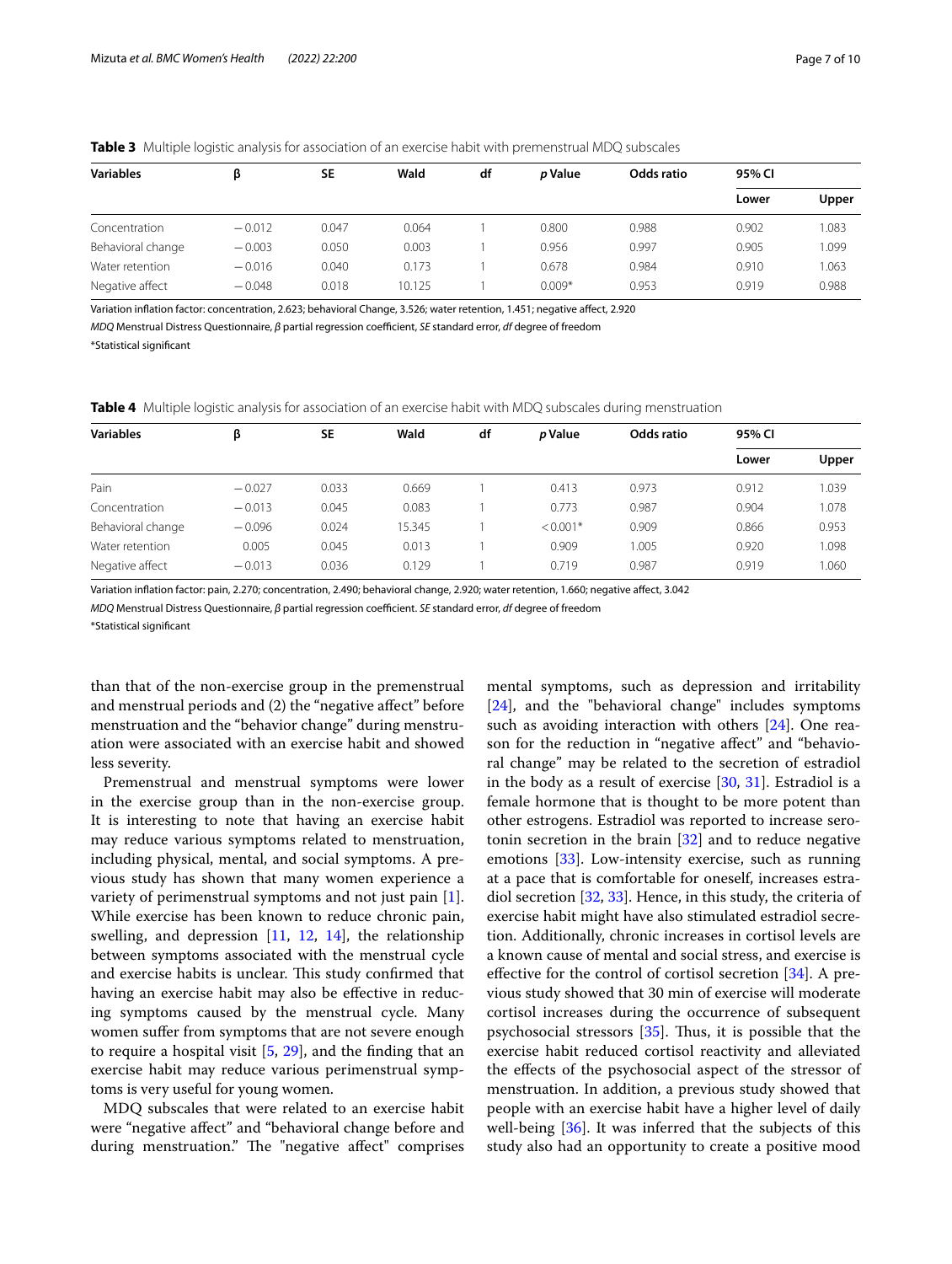and were freed from negative thinking processes by having an exercise habit. Having an exercise habit may also promote social interaction and create opportunities to go outside, such as going for a walk and engaging in activities with friends. It has been suggested that it is difficult to exercise alone at home without high motivation and exercise equipment [\[37](#page-9-6)]. A previous study conducted in China showed that encouragement from those around one is effective to continue exercising  $[38]$  $[38]$ . The interaction is that exercising encourages people to connect with others, and connections with others help establish exercise habits. Therefore, internal and external factors may have infuenced the reduction in mental and social symptoms in the exercise group.

The results of this study, which indicate that the severity of perimenstrual symptoms difers between women with and without an exercise habit, suggest that establishing an exercise habit may be an efective non-pharmacological coping strategy. In the past, many exercise standards recommended for health promotion were of high intensity, but in recent years, the intensity has tended to decline because even low-intensity exercise has been shown improve health [\[31](#page-9-0), [39](#page-9-8)]. Many Japanese women avoid exercising due to their busy work and study schedules [\[40\]](#page-9-9), and even young women are at risk for lifestyle-related diseases and locomotive syndrome due to a lack of exercise  $[17, 18]$  $[17, 18]$  $[17, 18]$  $[17, 18]$ . Therefore, the absence of exercise habits among young women is a serious problem. The standard of 30 min or more twice a week, which was used as the criteria in this study, is considered to be a relatively easy way for those who do not have an exercise habit to start a new exercise program. This study provides useful information for young women who want to prevent perimenstrual symptoms but do not have an exercise habit, and it may encourage young women to start exercising. In addition, it has been pointed out that perimenstrual symptoms of young women in Japan are characterized by a tendency to exhibit "negative afect" [[16\]](#page-8-14), and that there is a need for further education on coping strategies for psychological symptoms associated with menstruation. This study, which showed that the presence or absence of an exercise habit had a signifcant efect on the "negative afect" and "behavioral change" of the MDQ score, may be used to educate young people on how to cope with psychological and social symptoms.

This study has some limitations. First, it did not consider the efects of excessive exercise on menstrual and perimenstrual symptoms. Second, we asked respondents to complete all the questionnaires regardless of their current stage of the menstrual cycle, so we could not analyze the data in each menstrual phase because it was a cross-sectional survey. Third, the influence of recall bias cannot be excluded because this was a retrospective survey. We have confrmed that there is no signifcant bias in the proportions of premenstrual, menstrual, and postmenstrual in each group. Then, it was possible that questionnaire bias may have occurred due to the length of the questionnaire  $[41]$  $[41]$ ; however, the questions were clearly expressed in plain words. The longitudinal effects of exercise habit on perimenstrual symptoms were also unknown due to the cross-sectional nature of the study. Finally, there was a selection bias because the survey was conducted online among Japanese women. In the future, we will examine in more detail the duration, frequency, intensity, and type of exercise that is efective in reducing perimenstrual symptoms.

## **Conclusion**

Our study investigated the relationship between the severity of perimenstrual symptoms and regular exercise habits in young Japanese women. The premenstrual and menstrual MDQ total scores were signifcantly lower and less severe in the exercise group than in the non-exercise group. A multiple logistic analysis showed that the "negative afect" before menstruation and "behavior change" during menstruation of MDQ subscales were associated with an exercise habit, which means that there are few fuctuations in mood and behavioral changes, such as avoiding interaction with others, depending on the menstrual cycle. Most other premenstrual and during menstrual MDQ subscales were signifcantly lower in the exercise group than in the non-exercise group; however, these had no signifcant relationship with exercise habit in the multiple logistic analysis. Based on these fndings, our results suggest that exercise habits may reduce the severity of perimenstrual symptoms. This study's findings may encourage health promotion for young women and the establishment of non-pharmacological methods of coping with perimenstrual symptoms.

#### **Abbreviations**

BMI: Body mass index; CI: Confdence interval; MDQ: Menstrual Distress Questionnaire; OR: Odds ratio; SD: Standard deviation.

#### **Supplementary Information**

The online version contains supplementary material available at [https://doi.](https://doi.org/10.1186/s12905-022-01720-2) [org/10.1186/s12905-022-01720-2](https://doi.org/10.1186/s12905-022-01720-2).

**Additional fle 1.** The raw data used in the analysis of this study.

#### **Acknowledgements**

We thank the members of the Graduate School of Biomedical and Health Sciences, Hiroshima University, for their participation. I would also like to thank all the young women who participated in this study, without whom this study would not have been possible.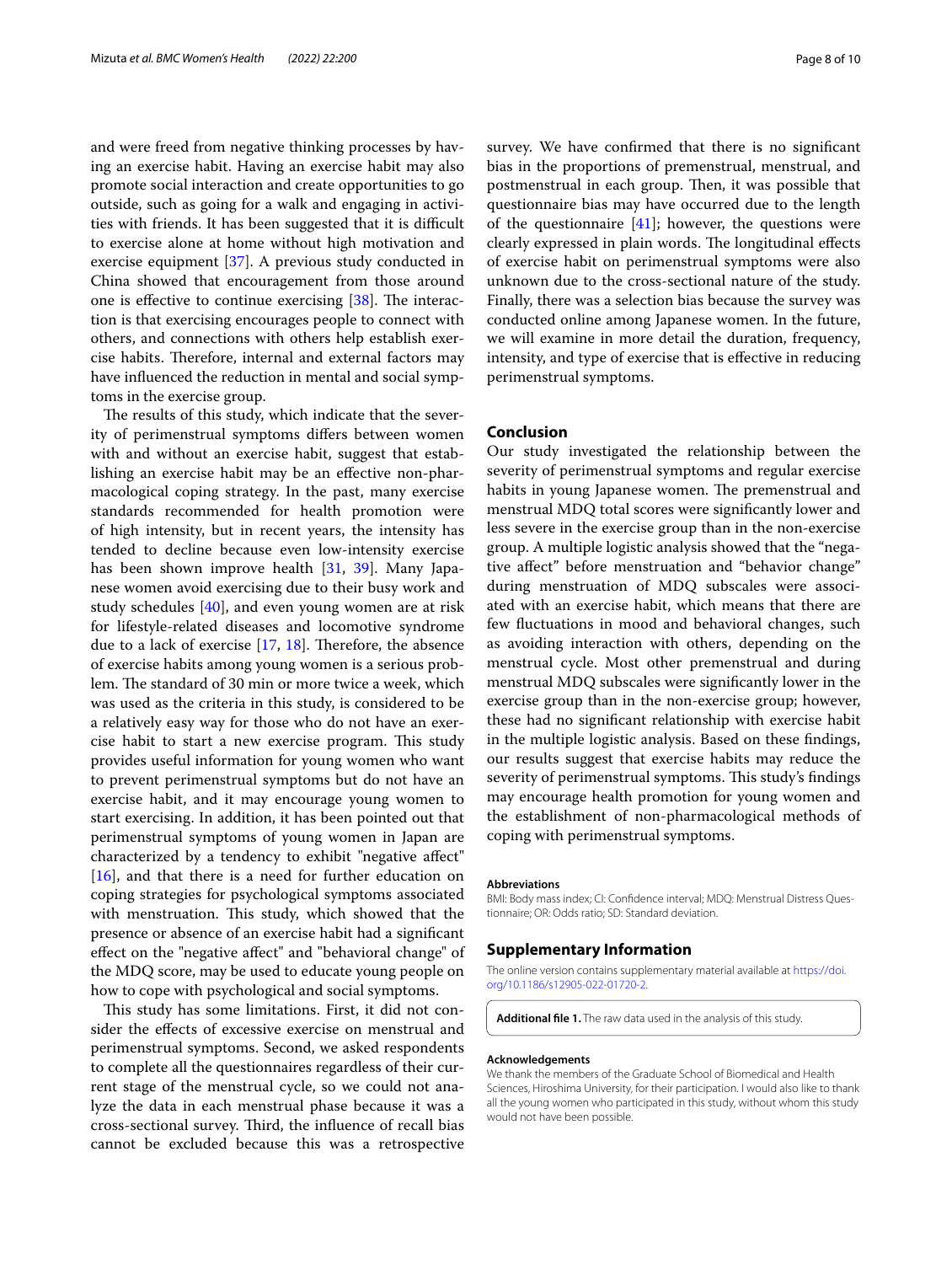### **Author contributions**

R.M., N.M., Y.S., and T.T. contributed in conceptualization. R.M., N.M., M.K., Y.S., and T.T. helped in designing the methodology. R.M., Y.S., T.T., K.K., S.T., H.I., and S.K. carried out the investigations. R.M., N.M., M.K., K.K., and S.T. worked on the resources. R.M., N.M., Y.S. and T.T. helped in data curation. R.M. contributed in writing the original draft and in visualization. N.M., M.K., Y.S., T.T., K.K., S.T., H.I., S.K. and Y.U. helped in writing, reviewing, and editing. Y.U. contributed in supervision and project administration. All authors read and approved the fnal manuscript.

#### **Funding**

This research received no external funding.

#### **Availability of data and materials**

All data generated or analysed during this study are included in this published article [and its additional fles].

#### **Declarations**

#### **Ethics approval and consent to participate**

Informed consent was obtained from all subjects or their legal guardian in the Ethics approval and Consent to participate. This study was approved by the Ethical Committee for Epidemiology of Hiroshima University (E-3791). This study followed the recommendations of the Checklist for Reporting Results of Internet E-Surveys [[19\]](#page-8-17), was conducted in compliance with the guidelines of the Declaration of Helsinki and its amendments.

#### **Consent for publication**

Not applicable.

#### **Competing interests**

The authors declare that they have no competing interests.

#### **Author details**

<sup>1</sup> Graduate School of Biomedical and Health Sciences, Hiroshima University, 1-2-3 Kasumi, Minami-ku, Hiroshima 734-8553, Japan. <sup>2</sup> Department of Rehabilitation, Matterhorn Rehabilitation Hospital, Hiroshima 737-0046, Japan.

#### Received: 17 January 2022 Accepted: 8 April 2022 Published online: 28 May 2022

#### **References**

- <span id="page-8-0"></span>Woods NF, Most A, Dery GK. Toward a construct of perimenstrual distress. Res Nurs Health. 1982;5:123–36.
- <span id="page-8-1"></span>2. Fernandez H, Barea A, Chanavaz-Lacheray I. Prevalence, intensity, impact on quality of life and insights of dysmenorrhea among French women: a cross-sectional web survey. J Gynecol Obstet Hum Reprod. 2020. [https://](https://doi.org/10.1016/j.jogoh.2020.101889) [doi.org/10.1016/j.jogoh.2020.101889](https://doi.org/10.1016/j.jogoh.2020.101889).
- <span id="page-8-2"></span>3. Vlachou E, Owens DA, Lavdaniti M, Kalemikerakis J, Evagelou E, Margari N, Fasoi G, Evangelidou E, Govina O, Tsartsalis AN. Prevalence, wellbeing, and symptoms of dysmenorrhea among university nursing students in Greece. Diseases. 2019. [https://doi.org/10.3390/diseases7010005.](https://doi.org/10.3390/diseases7010005)
- 4. Bilir E, Yıldız Ş, Yakın K, Ata B. The impact of dysmenorrhea and premenstrual syndrome on academic performance of college students, and their willingness to seek help. Turk J Obstet Gynecol. 2020;17:196–201.
- <span id="page-8-3"></span>5. Wong CL. Health-related quality of life among Chinese adolescent girls with dysmenorrhoea. Reprod Health. 2018;15:1–10.
- <span id="page-8-4"></span>6. Tanaka E, Momoeda M, Osuga Y, Rossi B, Nomoto K, Hayakawa M, Kokubo K, Wang EC. Burden of menstrual symptoms in Japanese women—an analysis of medical care-seeking behavior from a survey-based study. Int J Womens Health. 2014;6:11–23.
- <span id="page-8-5"></span>7. Konno M, Yatsushiro R, Lee S. A study on image and self-care of menstruation of university students in Japan and Korea. Jpn J Matern Health. 2009;49(4):628–36.
- <span id="page-8-6"></span>8. Oladosu FA, Tu FF, Hellman KM. Nonsteroidal antiinfammatory drug resistance in dysmenorrhea: epidemiology, causes, and treatment. Am J Obstet Gynecol. 2018;218:390–400.
- <span id="page-8-7"></span>9. Hu Z, Tang L, Chen L, Kaminga AC, Xu H. Prevalence and risk factors associated with primary dysmenorrhea among Chinese female university students: a cross-sectional study. J Pediatr Adolesc Gynecol. 2020;33:15–22.
- <span id="page-8-8"></span>10. Fernández-Martínez E, Fernández-Villa T, Amezcua-Prieto C, Suárez-Varela MM, Mateos-Campos R, Ayán-Pérez C, Molina de la Torre AJ, Ortíz-Moncada R, Almaraz A, Blázquez Abellán G, Delgado-Rodríguez M, Alonso-Molero J, Martínez-Ruíz V, Llopis-Morales A, Valero Juan LF, Cancela Carral JM, Martín-Peláez S, Alguacil J. Menstrual problems and lifestyle among Spanish university women. Int J Environ Res Public Health. 2020. [https://](https://doi.org/10.3390/ijerph17207425) [doi.org/10.3390/ijerph17207425.](https://doi.org/10.3390/ijerph17207425)
- <span id="page-8-9"></span>11. Geneen LJ, Moore RA, Clarke C, Martin D, Colvin LA, Smith BH. Physical activity and exercise for chronic pain in adults: an overview of Cochrane reviews. Cochrane Database Syst Rev. 2017. [https://doi.org/10.1002/](https://doi.org/10.1002/14651858.CD011279.pub3) [14651858.CD011279.pub3.](https://doi.org/10.1002/14651858.CD011279.pub3)
- <span id="page-8-10"></span>12. Stick C, Jaeger H, Witzleb E. Measurements of volume changes and venous pressure in the human lower leg during walking and running. J Appl Physiol. 1992;72:2063–8.
- <span id="page-8-11"></span>13. Matthewman G, Lee A, Kaur JG, Daley AJ. Physical activity for primary dysmenorrhea: a systematic review and meta-analysis of randomized controlled trials. Am J Obstet Gynecol. 2018;219:255.e1-255.e20.
- <span id="page-8-12"></span>14. Saeed SA, Cunningham K, Bloch RM. Depression and anxiety disorders: benefts of exercise, yoga, and meditation. Am Fam Physician. 2019;99:620–7.
- <span id="page-8-13"></span>15. Iwata N, Buka S. Race/ethnicity and depressive symptoms: a crosscultural/ethnic comparison among university students in East Asia, North and South America. Soc Sci Med. 2002;55:2243–52.
- <span id="page-8-14"></span>16. Chou H, Saito S, Kishida Y. Comparison between Japanese and Taiwanese adolescent women about the menstrual education and their actions taken to cope with the accessory symptoms of menstruation. Jpn J Matern Health. 2012;53:358–66 (**(in Japanese)**).
- <span id="page-8-15"></span>17. Uesugi Y, Naito Y. Actuality of young women's locomotive syndrome relationship between the locomotive syndrome risk test, lifestyle of eating and physical activity. Jpn J Health Promo. 2019;21:1–9 (**(in Japanese)**).
- <span id="page-8-16"></span>18. Uesugi Y, Kanaya S, Nakanishi H, Naito Y. The relationship between locomotive syndrome risk, gait pattern, and standing posture in young Japanese women: a cross-sectional study. Healthcare (Basel). 2020. [https://doi.](https://doi.org/10.3390/healthcare8040565) [org/10.3390/healthcare8040565.](https://doi.org/10.3390/healthcare8040565)
- <span id="page-8-17"></span>19. Eysenbach G. Improving the quality of web surveys: the checklist for reporting results of internet e-surveys (CHERRIES). J Med Internet Res. 2004;6: e34.
- <span id="page-8-18"></span>20. Ministry of Health, Labour and Welfare. Exercise and physical activity reference for health promotion 2013. Tokyo: National Institute of Health and Nutrition; 2013. p. 13 (**(in Japanese)**).
- <span id="page-8-19"></span>21. Belloc NB, Breslow L. Relationship of physical health status and health practices. Prev Med. 1972;1:409–21.
- <span id="page-8-20"></span>22. Tenjin K, Sekine M, Yamada M, Tatsuse T. Relationship between parental lifestyle and dietary habits of children: a cross-sectional study. J Epidemiol. 2020;30:253–9.
- <span id="page-8-21"></span>23. Lee PH, Macfarlane DJ, Lam TH, Stewart SM. Validity of the international physical activity questionnaire short form (IPAQ-SF): a systematic review. Int J Behav Nutr Phys Act. 2011;8:115.
- <span id="page-8-22"></span>24. Arundell L, Parker K, Timperio A, Salmon J, Veitch J. Home-based screen time behaviors amongst youth and their parents: familial typologies and their modifable correlates. BMC Public Health. 2020. [https://doi.org/10.](https://doi.org/10.1186/s12889-020-09581-w) [1186/s12889-020-09581-w](https://doi.org/10.1186/s12889-020-09581-w).
- <span id="page-8-23"></span>25. Maugeri G, Castrogiovanni P, Battaglia G, Pippi R, D'Agata V, Palma A, Di Rosa M, Musumeci G. The impact of physical activity on psychological health during Covid-19 pandemic in Italy. Heliyon. 2020;6: e04315.
- <span id="page-8-24"></span>26. Moos RH. The development of a menstrual distress questionnaire. Psychosom Med. 1968;30:853–67.
- <span id="page-8-25"></span>27. Goto Y, Okuda H. Perimenstrual symptoms and it's management—assessment with menstrual distress questionnaire. Bull Fac Health Sci Okayama Univ Med Sch. 2015;16:21–30 (**(in Japanese)**).
- <span id="page-8-26"></span>28. Van Voorhis CW, Morgan BL. Understanding power and rules of thumb for determining sample sizes. Tutor Quant Methods Psychol. 2007;3:43–50.
- <span id="page-8-27"></span>29. Gudipally PR, Sharma GK (2021) Premenstrual syndrome. In: StatPearls [Internet]
- <span id="page-8-28"></span>30. Kraemer RR, Heleniak RJ, Tryniecki JL, Kraemer GR, Okazaki NJ, Castracane VD. Follicular and luteal phase hormonal responses to low-volume resistive exercise. Med Sci Sports Exerc. 1995;27:809–17.